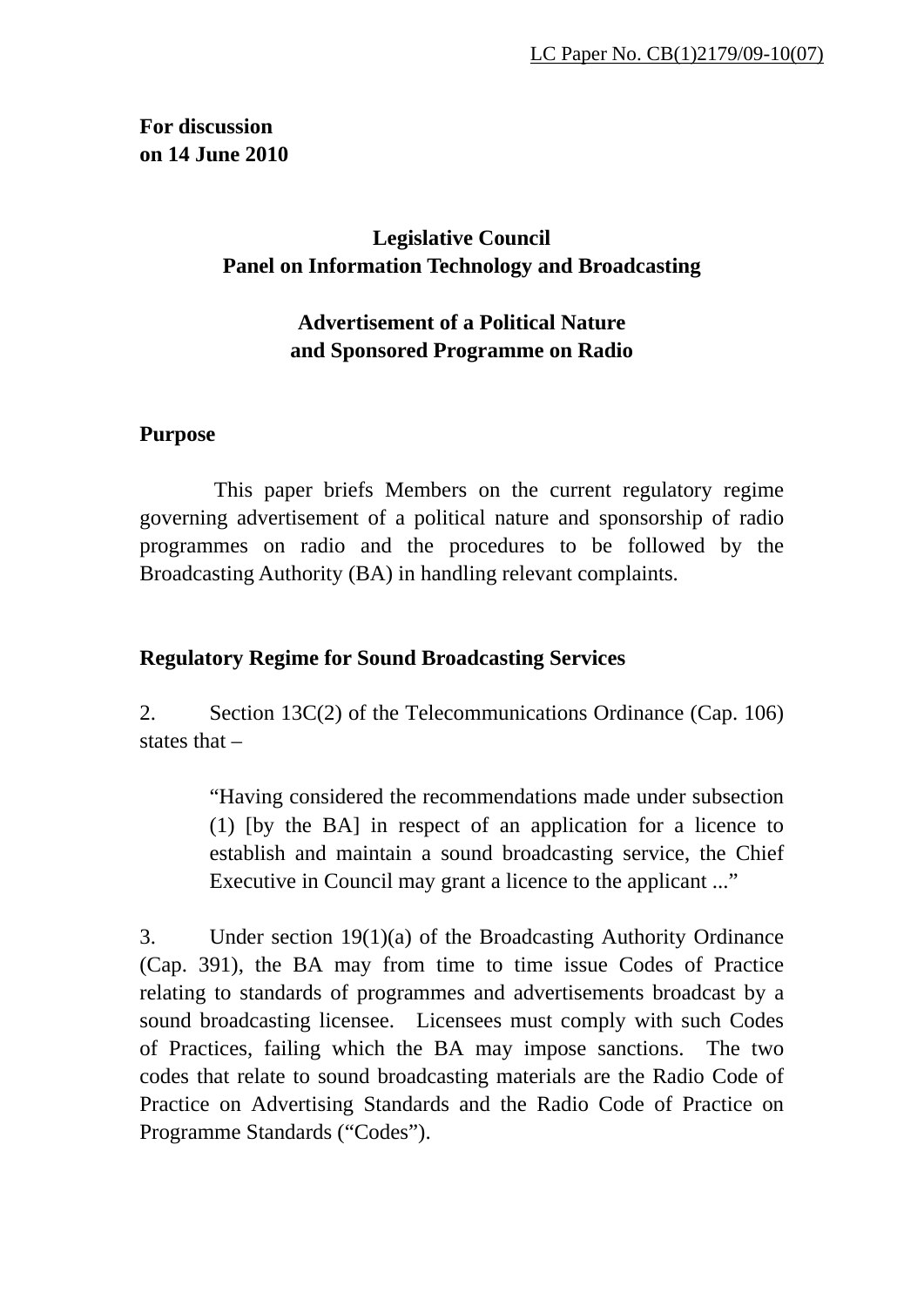## **Specific Provisions on the Issues under Concern**

4. There are specific provisions in the Codes governing political advertising and programme sponsorship. The details are set out in the following paragraphs.

## (A) Advertisement of a Political Nature

5. Paragraph 5(a) of the Radio Code of Practice on Advertising Standards defines advertisement or advertising material as any material included in a licensed service which is designed to advance the sale of any particular product or service or to promote the interests of any organisation, commercial concern or individual, whether by means of words and/or sound effects (including music) and whether in the form of direct announcements, slogans, descriptions or otherwise, as well as any promotional reference in the course of a programme to any products or services.

6. Regarding regulation of political advertising, paragraph 28 of the Radio Code of Practice on Advertising Standards stipulates that "no advertisement of a political nature shall be broadcast except with the prior approval of the BA". The policy consideration of the provision is to avoid the more affluent organisations or individuals from having undue advantage in promoting their political positions through the radio.

## (B) Programme Sponsorship

7. The general requirements for programme sponsorship are set out in paragraph 50 of the Radio Code of Practice on Programme Standards. The key parts are extracted below –

- (a) there must be clear distinction between advertisement and programmes. If any programme, or part of a programme, is sponsored, supplied or suggested by an advertiser, clear announcements to this effect should be made;
- (b) the licensee should be responsible for the content of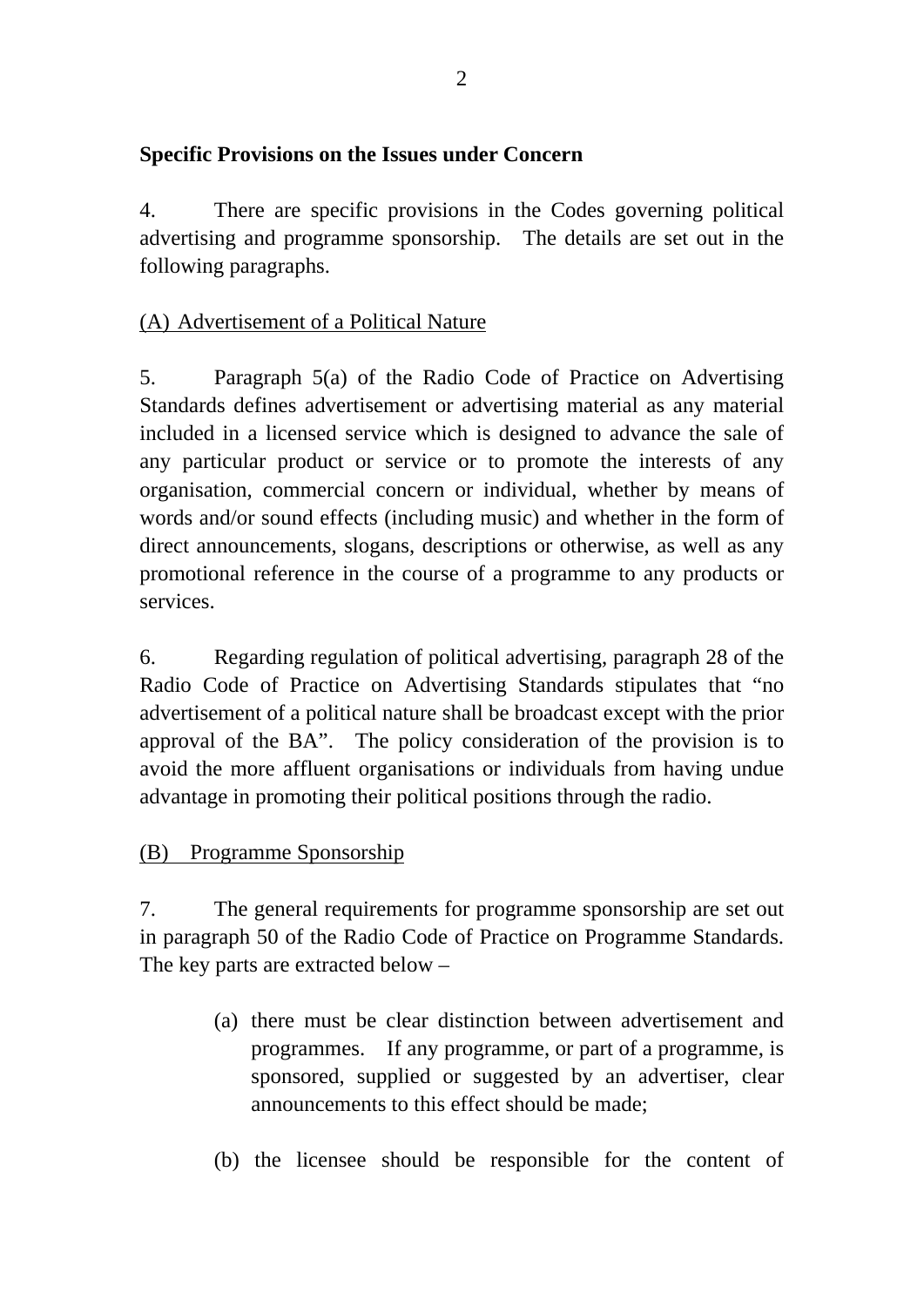sponsored programmes or programme segments; and

(c) mention of a sponsor related product in such programmes may be permitted provided it does not occur frequently and does not obtrude on programme interest or entertainment.

8. There is however no specific provision under the relevant legislation, codes of practice or licence conditions governing programme sponsorship of a political nature or by a political party.

#### **Procedures to be followed by the BA in handling relevant complaints**

9. Recently, the BA has received public complaints concerning the sponsorship of a series of radio programmes and a particular radio time-check announcement on the licensed sound broadcasting service of the Hong Kong Commercial Broadcasting Company Limited. The complainants alleged that these materials broadcast on radio amounted to advertisements of a political nature, thus in contravention of the relevant provision in the Codes of Practice issued by the BA. As at 2 June, the BA has received 906 and 322 public complaints against the sponsored programme and the announcement respectively. The BA is dealing with the complaints in accordance with the provisions stipulated in the Broadcasting Authority Ordinance (Cap. 391) and established procedures set out in paragraphs 10 to 12 below.

10. In respect of complaints that concern breach of the  $\text{Codes}^1$ , the BA will start investigation which involves reviewing the broadcast material, seeking the concerned broadcaster's representations, and inviting expert advice if necessary. There are two types of complaint handling, one by the Commissioner for Television and Entertainment Licensing (CTEL) under delegated authority and one by the Broadcasting Authority Complaints Committee (BACC), as detailed below.

1

 $1$  The BA does not deal with personal comments on programmes or complaints that fall outside its jurisdiction. Where appropriate, the subject matter might be referred to the concerned licensee for reference.